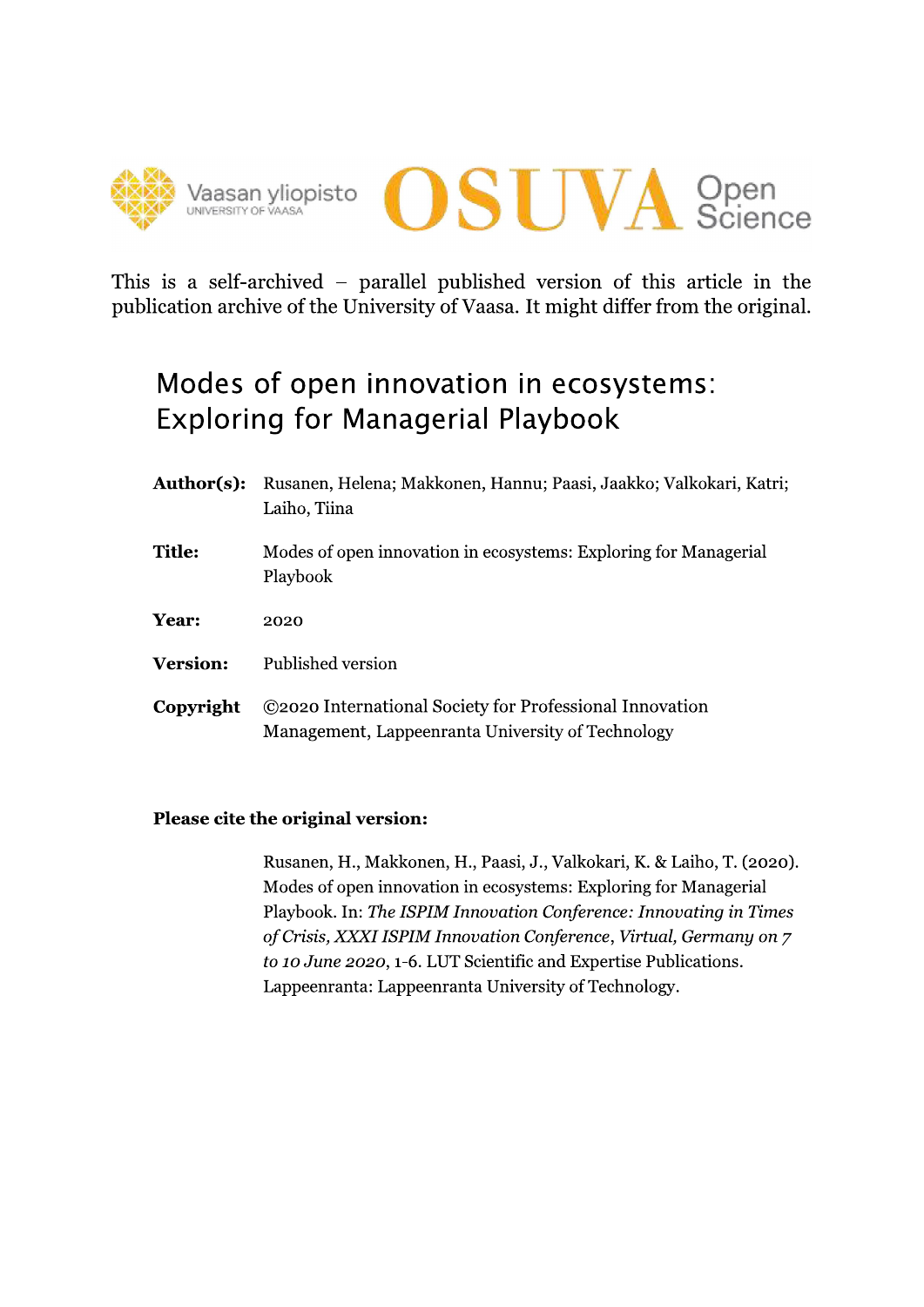## **Modes of open innovation in ecosystems**

## Helena Rusanen\*, Hannu Makkonen

University of Vaasa PL 700, FI-65101 Vaasa, Finland E-mail: helena.rusanen@univaasa.fi, hannu.makkonen@univaasa.fi

## Jaakko Paasi\*, Katri Valkokari

VTT Technical Research Centre of Finland Ltd. P.O. Box 1300, FI-33101 Tampere, Finland E-mail: jaakko.paasi@vtt.fi, katri.valkokari@vtt.fi

# Tiina Laiho

CLIC Innovation Ltd. Eteläranta 10, FI-00130 Helsinki, Finland E-mail: tiina.laiho@clicinnovation.fi

\* Corresponding author

**Abstract:** The paper explores how open innovation manifests in the innovation ecosystems. The empirical data was collected through 35 in-depth interviews and three round table discussions in 13 innovation ecosystems. The findings suggest that resource sharing and integration takes predominantly place in dyadic relationships in individual innovation projects. Only new project ideas are brainstormed at the ecosystem level. One clear reason seems to be lack of open innovation tradition in companies. Thus innovation ecosystems appear to act more as innovation project boosters than promoters of open innovation activities, which seems to be the task of individual projects. This highlights the importance of open innovation facilitation in innovation ecosystems and creation of collaborative capabilities among the participants.

**Keywords:** ecosystems; innovation ecosystems; innovation networks; open innovation; value co-creation.

## **1 Introduction**

In various industries, innovation increasingly involves technological complexity and market uncertainty (Herskovits et al., 2013). Instead of providing value with individual products and services, value propositions in this kind of environment call for several actors who create value in interaction (Xie and Wang, 2020). These changes have made organisations to find new ways to pursue innovation and led to building of innovation ecosystems (Letaifa, 2014). Open innovation is suggested to enable collaboration in innovation and promote resource integration (Xie and Wang, 2020).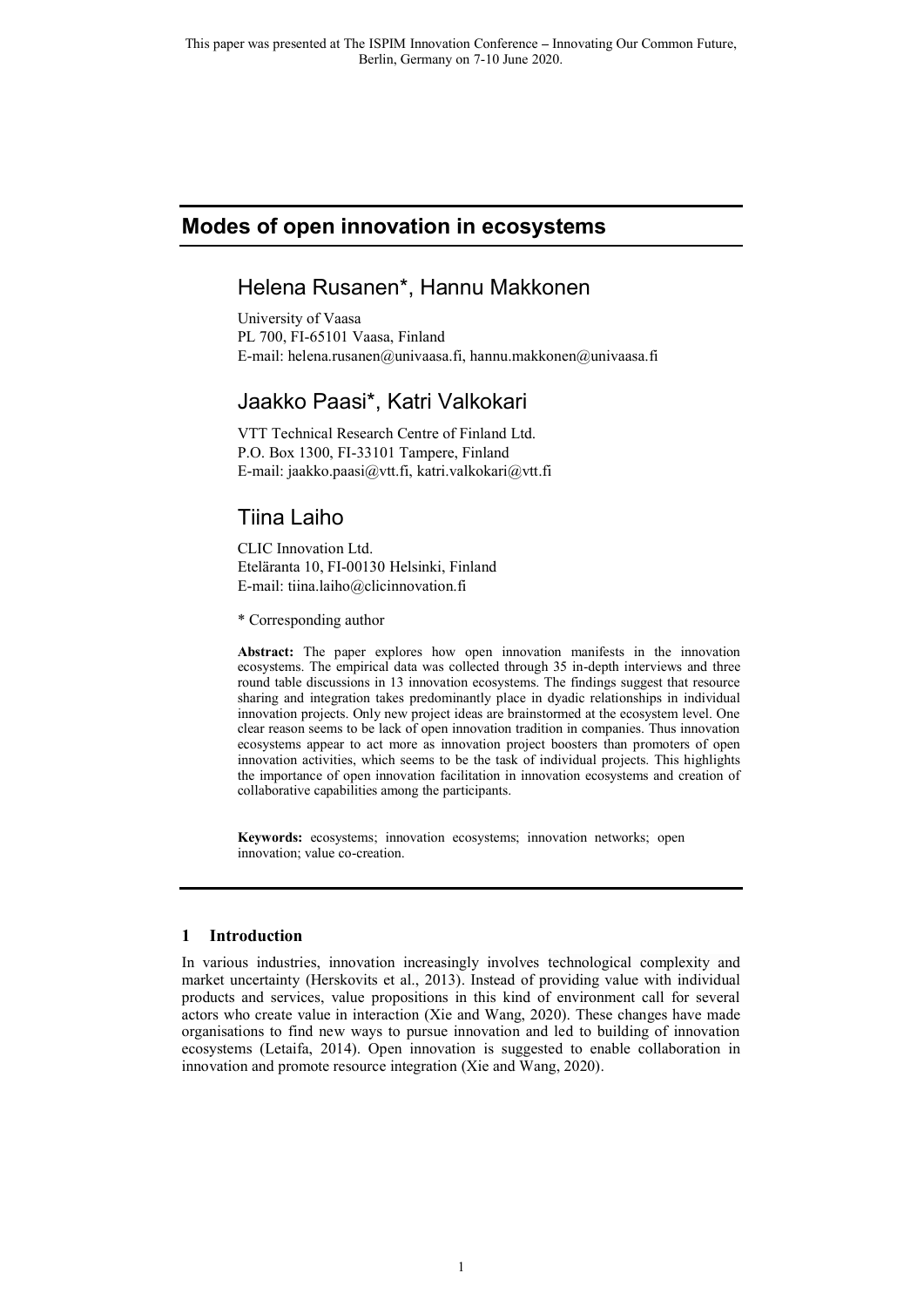Open innovation, however, may cause various challenges and costs to the participants. It can open the possibilities to opportunistic exploitation of the resources of others (Dahlander and Gann, 2010). Open innovation further causes transaction costs for coordinating, managing and controlling the activities in innovation ecosystems (Becker and Dietz, 2004).

Existing literature, however, provide little evidence about how open innovation is pursued in ecosystems with multiple parties involved, and how it can be managed (Gomes et al., 2018; Xie and Wang, 2020).

#### **2 Literature review**

Walrave et al. (2018) define an innovation ecosystem as "a network of interdependent actors who combine specialized yet complementary resources and capabilities in seeking to co-create and deliver an overarching value proposition to end users, and to appropriate the gains received in the process". This proposes that an innovation ecosystem does not evolve by coincidence but is designed, i.e., purposive (Gobble, 2014; Oh et al., 2016), and needs governance (Oh et al., 2016).

As the purpose of an innovation ecosystems is to co-create value between the participants (Thomas, 2013), building a successful innovation ecosystem calls for understanding the logic behind value creation and capture (Scaringella and Radziwon, 2018). Unlike in traditional value chains, ecosystemic value creation and capture take place on multiple levels (i.e., organisation level and inter-organisational level) and by a variety of actors (Letaifa, 2014), comprising of developer companies, research organizations, end-users, competitors, complementors and institutional actors (Aarikka-Stenroos and Ritala, 2017). Actors join the innovation ecosystem if they find that it provides an opportunity to capture value for themselves. Commitment to the ecosystem further requires that the actors perceive they capture a fair share of value (Talmar et al., 2018).

Characteristic to innovation ecosystems is that they are dynamic networks, with relationships built on trust and collaboration for the purpose of value co-creation (Gobble, 2014). Value co-creation manifests itself only when the actors collaborate broadly and intensively (Drechsler and Natter, 2012) to develop new solutions, technologies, or business models that benefit all of them. Thus, continuous interaction between the actors is inherent in an innovation ecosystem, causing its evolution and transformation (Letaifa, 2014).

In order to increase the degree of collaboration in innovation ecosystems, open innovation is emphasized. It has been said to help in filling resource gaps, accelerating the innovation process, and increasing commercial success of launched offerings (Traitler et al., 2011). Originally open innovation has been defined as "the use of purposive inflows and outflows of knowledge to accelerate firm internal innovation" (Chesbrough and Bogers, 2014). Later the concept has evolved to refer to higher degree of collaboration. A recent definition characterises open innovation as "a distributed innovation process based on purposively managed knowledge flows across organizational boundaries, using pecuniary and non-pecuniary mechanisms in line with the organization's business model" (Chesbrough and Bogers, 2014; West and Bogers, 2017).

Xie and Wang  $(2020)$  define an open innovation ecosystem as "an innovation ecosystem where a substantial number of the supported activities are classified as open innovation initiatives". Open innovation necessitates that partners are willing to share their resources (Drechsler and Natter, 2012). This requires orchestrating multiple actors across the innovation process. The importance of open innovation ecosystems is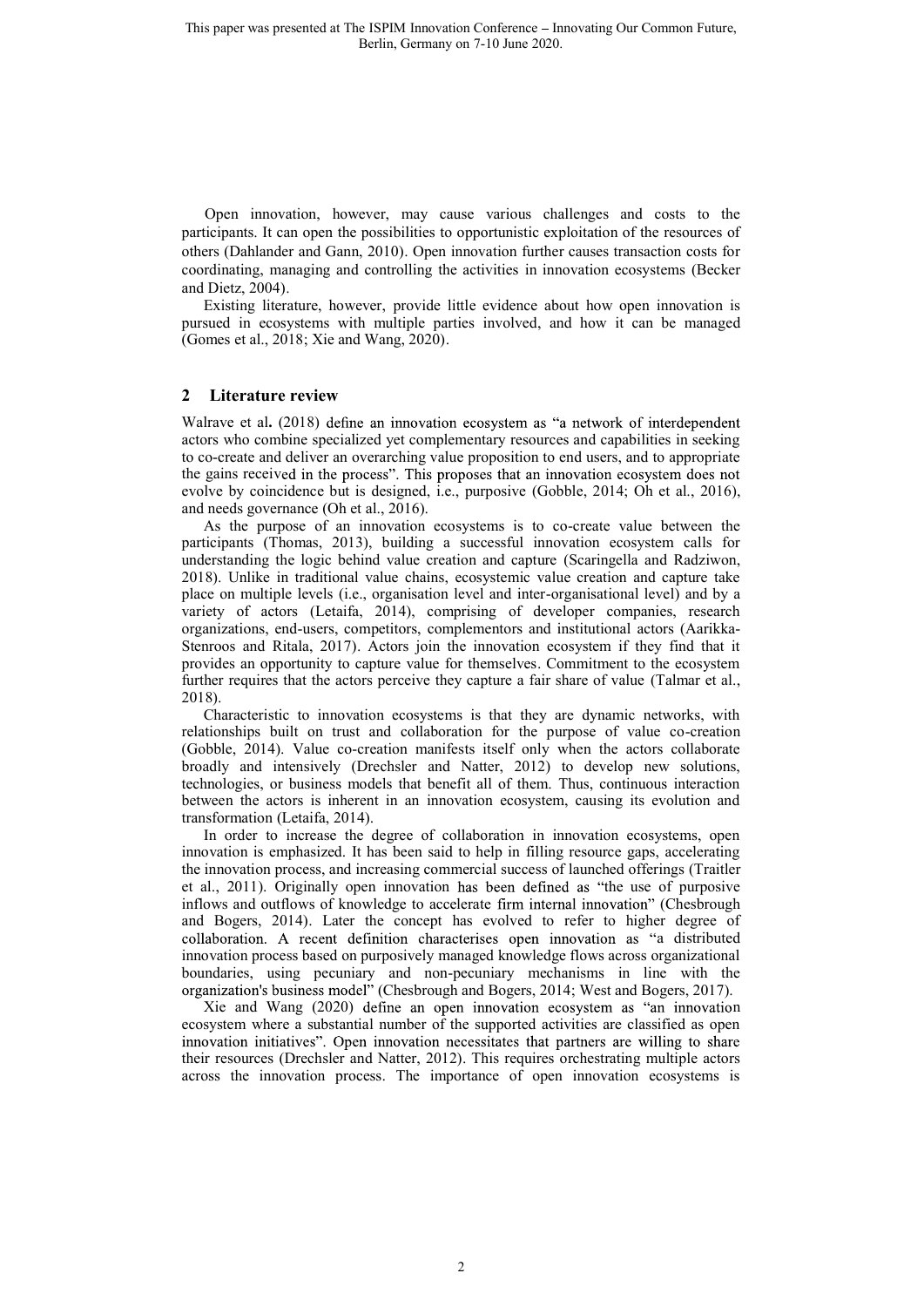increasing, which calls for skills to design and manage these kind of innovation constellations (Chesbrough, 2017).

According to Letaifa (2014), creation of the innovation ecosystem can be successful only if ecosystem members are willing to abandon their traditional competitive mindsets and move to more social and ecosystemic behaviors. Letaifa found three key factors that are needed for successful ecosystem creation: a vision, leadership, and social community building. These factors highlight the need to focus on community level in ecosystem management rather than on firm level. They also call for a legitimate coordinator who steers the ecosystem.

Value co-creation can only take place in social interaction, and it is inherently a social process. Based on the above key factors, Letaifa (2014) suggests some measures that would allow for increased value co-creation between various actors in an ecosystem: fostering ecosystemic mindset; and building a sustainable social community with collaborative capabilities. Collaboration is more intense when actors feel they can trust the others; when they feel they belong to the community; and when they establish interpersonal ties with other actors in the ecosystem. An innovation ecosystem is dependent on the application of resources, e.g., knowhow and skills of the participants. Therefore, it should foster the ability and the willingness of participants to share and integrate their resources and to co-create value. Collaborative capabilities development enables capturing, and exploitation of innovation opportunities in ecosystems. Collaborative capabilities are thus developed in order to enable collaborative resource integration. Open innovation ecosystem building may, however, be challenging since various interests need to be balanced (Musiolik et al., 2018).

The awareness of common good is more than agreeing on to collaborate with other parties in the ecosystem. Besides having the norms of behaviour and the common goals in collaboration, there needs to be a common understanding of the logic of value as well. Ecosystem members need to understand what kind of value and how they should cocreate, and how this value is shared among the participants. This common understanding of value co-creation then leads to collective identity that is embedded in the shared logic. The ecosystem leaders have an important role in supporting the emergence of collective identity by their actions (Gawer & Phillips, forthcoming).

#### **3 Research question and methodology**

Current literature suggests that open innovation develops under conditions of technological complexity and market uncertainty (Herskovits et al., 2013). The purpose of this paper is to explore, how open innovation currently manifests in innovation ecosystems? Our aim is to provide new understanding on the possibilities to manage the open innovation process in ecosystems with multiple participants involved.

The research is exploratory in nature, and, therefore, a qualitative case study methodology with in-depth interviews was applied. Interviews were conducted in 13 innovation ecosystems in Finland, Sweden and Belgium between October 2019 and April 2020. Altogether 35 individual theme interviews and three round table discussions, each comprising of members of one innovation ecosystem, were conducted. We have interviewed the leaders and facilitators/coordinators of ecosystems, developer firms, universities and research institutes, and ecosystem consulting companies. Each interview lasted around one hour. All the interviews were recorded and transcribed verbatim.

The interview data analysis followed the thematic analysis method and was made with NVivo12 qualitative data analysis software. The variety of informants' roles in innovation ecosystems enabled complementary viewpoints adopted in data analysis.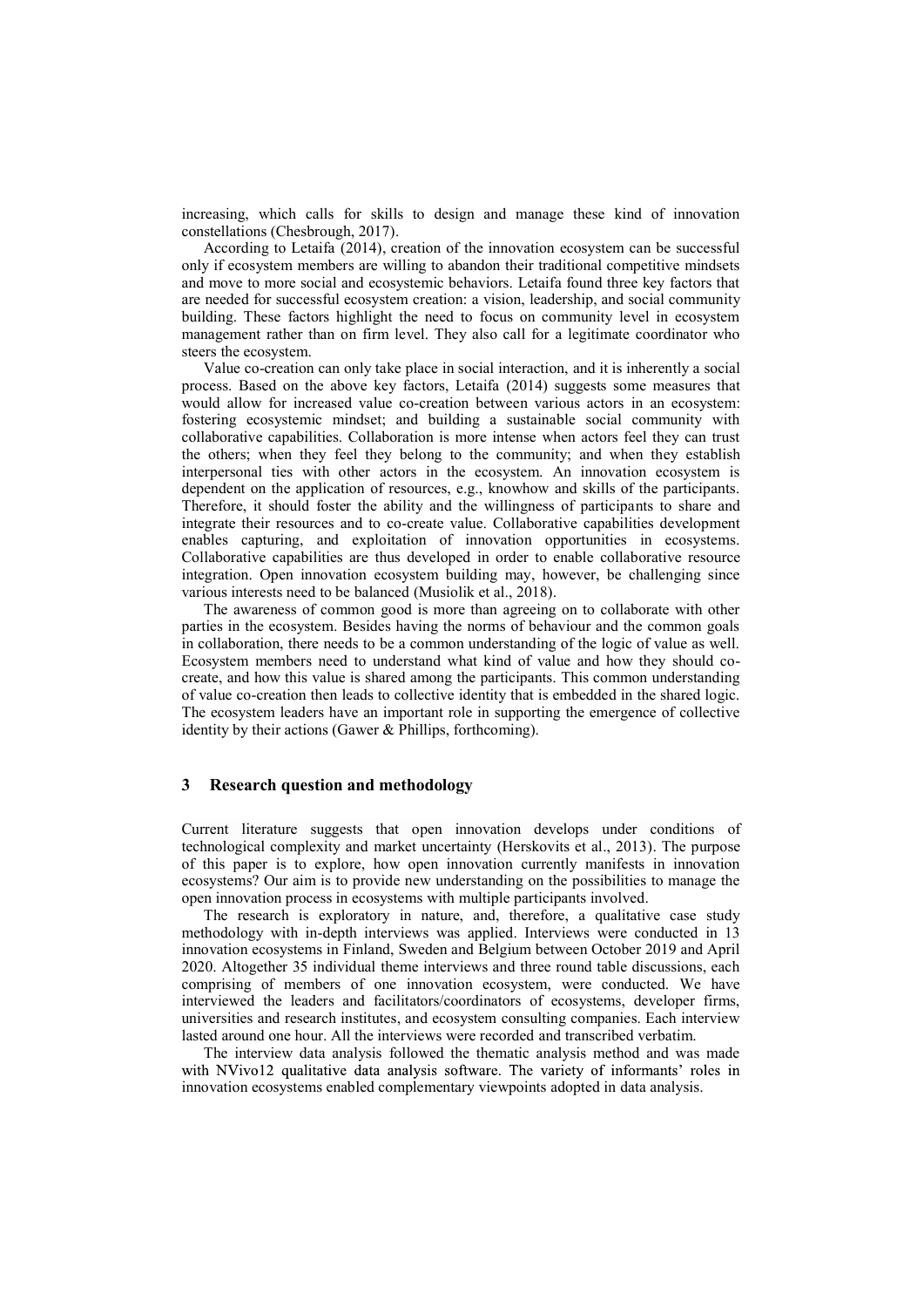#### **4 Findings**

The findings from the 13 innovation ecosystems revealed that open innovation activities that take place at the ecosystem level, typically refer to finding together new ideas for innovation projects. The findings further provide evidence that innovation ecosystems are important communities in making people meet others and find common interests for innovation collaboration. The coordinator of one of the ecosystems put it this way: "The aim of this ecosystem is to make people discuss, meet and get to know others. We try to provide opportunities to brainstorming and then advance the ideas into innovation projects". Similarly, the manager of another ecosystem described this: "We have brainstorming meetings between the members, and then they come up with new ideas and we try to combine different insights from different parties. And most of our projects are created in that way, bottom up".

Besides arranged meetings, innovation ecosystem management highlights unofficial interaction among the actors as the means to find some new ideas. The manager of one ecosystem stated: "The most important part are all the unofficial day-to-day interactions that happen between our company people and people in the ecosystem". The manager of another ecosystem shared the view of the importance of unofficial interaction between the ecosystem parties: "Many projects that the members have started to develop, have not originated from our official Skype meetings, but from unofficial meetings".

Open innovation activities mainly take place in individual innovation projects inside the ecosystem. Typically, the projects are further divided into work packages. The findings suggest that open innovation, i.e., resource sharing and integration between the actors, predominantly takes place among the parties of single work packages. Dyadic relationships appeared to be common in resource sharing and integration. The leader of one ecosystem explained this: "Typically this kind of a project has six to seven work packages. And they have their own meetings. Work packages are formed by considering which partners share the same theme in the project". A company participating in the innovation projects under the same ecosystem described the challenge of collaborating between more parties: "If many actors are involved, it easily remains on very abstract level. But when only a few actors collaborate, it is easier to agree on things and work gets Characteristic to innovation ecosystems seem to be that collaboration can take place also with partners outside the innovation projects. The ecosystem leader noted: Every project partner has also subcontractors. There can be a large amount of subcontractor firms or projects involved. They perform the things partners don't do themselves".

One way to enhance resource sharing at innovation ecosystem level are digital tools where project material is stored and where everybody can access them. The project manager of one of the ecosystems told: "We created a common page where all the parties had access to. And all material that was produced by each team was stored there". Some ecosystems also utilize digital collaboration tools. One ecosystem leader explained this: We have a project going on where we try to bring new, more efficient digital tools for collaboration purposes. We test a platform where we could start new projects and conceptualize them, and possibly network also with other ecosystems".

Project information is similarly disseminated in various events and seminars that the innovation ecosystems arrange to their members, and possibly also to wider community. The leader of one ecosystem stated: "We also have twice a year a day when the hub firms present to our people what they do". Ecosystems also arrange workshops where the idea is to increase collaboration between the parties. The leader of another ecosystem told: We have the running projects, but in addition we have in total 10 events a year, and six or seven of them are workshops where we put some emphasis on collaboration . One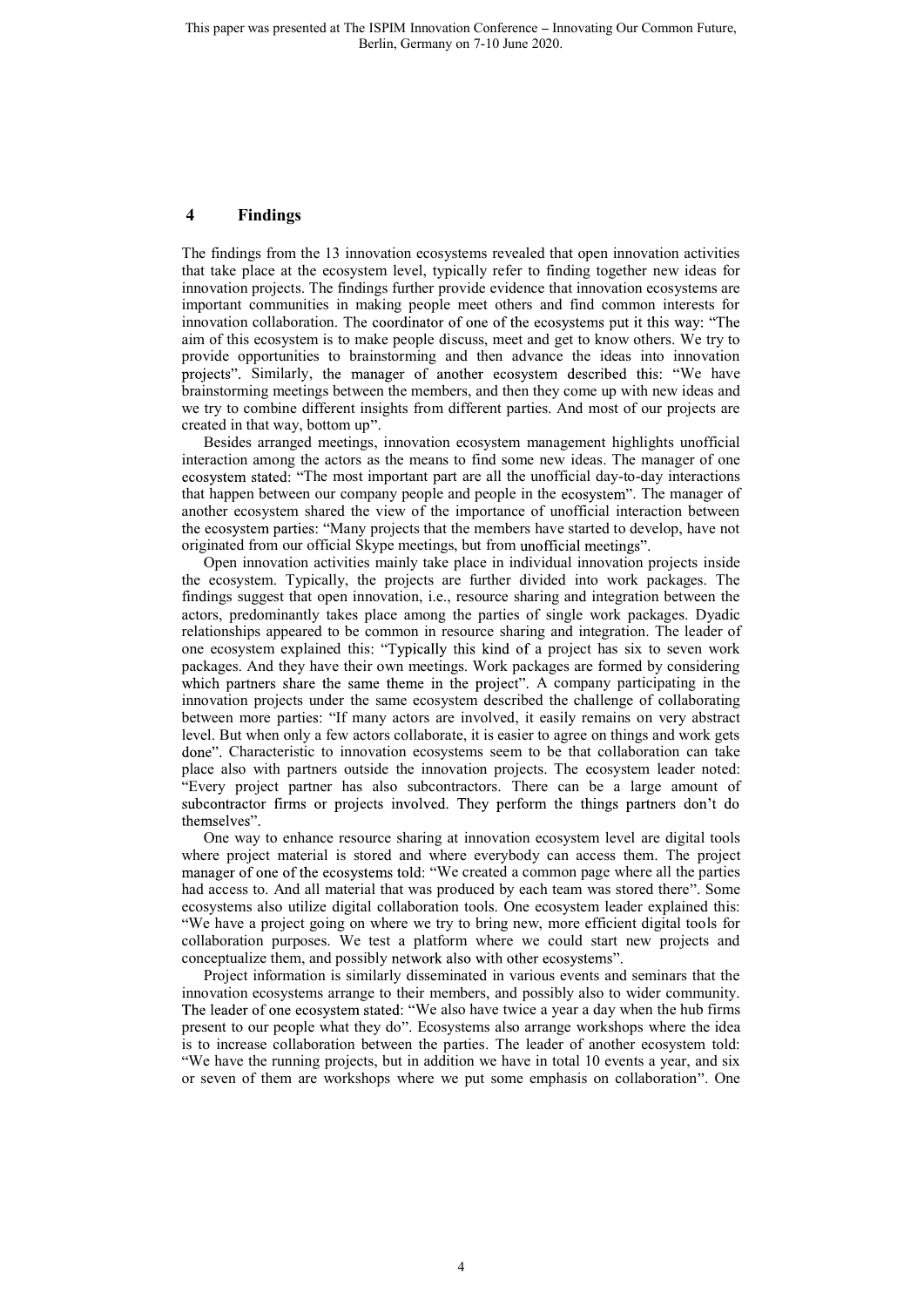ecosystem had started to use agile methods at one point, as explained by the ecosystem manager: "The events were typically built so that first day we had a key note speaker and then every partner presented what they had achieved in the last quarter of the year. Next day we decided together what we are going to do in next three months. Participants were self-steering and they formed always new sub-projects".

## **5 Conclusions**

The aim of this paper was to explore, how open innovation currently manifests in innovation ecosystems. The findings of the empirical study we conducted in 13 innovation ecosystems indicate that resource sharing and integration takes predominantly place in dyadic relationships in the individual innovation projects. This suggests that open innovation is used for inflows and outflows of knowledge to accelerate firm internal innovation (Chesbrough and Bogers, 2014) in innovation ecosystems. Open innovation seems to take place at the ecosystem level only, when new innovation project ideas are sought for. Thus innovation ecosystems appear to act more as innovation project boosters than promoters of open innovation activities, which seems to be the task of individual projects. One reason for this appeared to be that few actors have used to work in open innovation mode. This highlights the importance of open innovation facilitation in innovation ecosystems and creation of collaborative capabilities as suggested by Letaifa (2014).

#### **References**

Aarikka-Stenroos, L., Ritala, P., (2017) Network management in the era of ecosystems: Systematic review and management framework. *Industrial Marketing Management*, Vol. 67, 23–36.

Becker, W., Dietz, J., (2004) R&D cooperation and innovation activities of firms —evidence for the German manufacturing industry. *Research Policy*, Vol.33 (2), 209–223.

Chesbrough, H. (2017) The future of open innovation. *Research Technology Management,* Vol.60  $(1), 35 - 38.$ 

Chesbrough, H., Bogers, M., (2014) Explicating open innovation: Clarifying an emerging paradigm for understanding innovation. In: Henry Chesbrough, Wim Vanhaverbend, Joel West, eds. *New frontiers in open innovation*, 3–28. Oxford University Press, Oxford, UK.

Dahlander, L., Gann, D. M., (2010) How open is innovation? *Research Policy,* Vol.39 (6), 699 709.

Drechsler, W., Natter, M., (2012) Understanding a firm's openness decisions in innovation. *Journal of Business Research,* Vol.65 (3), 438 445.

Gobble, M. M. (2014) Charting the innovation ecosystem. *Research Technology Management,* Vol.57 $(4)$ , 55-57.